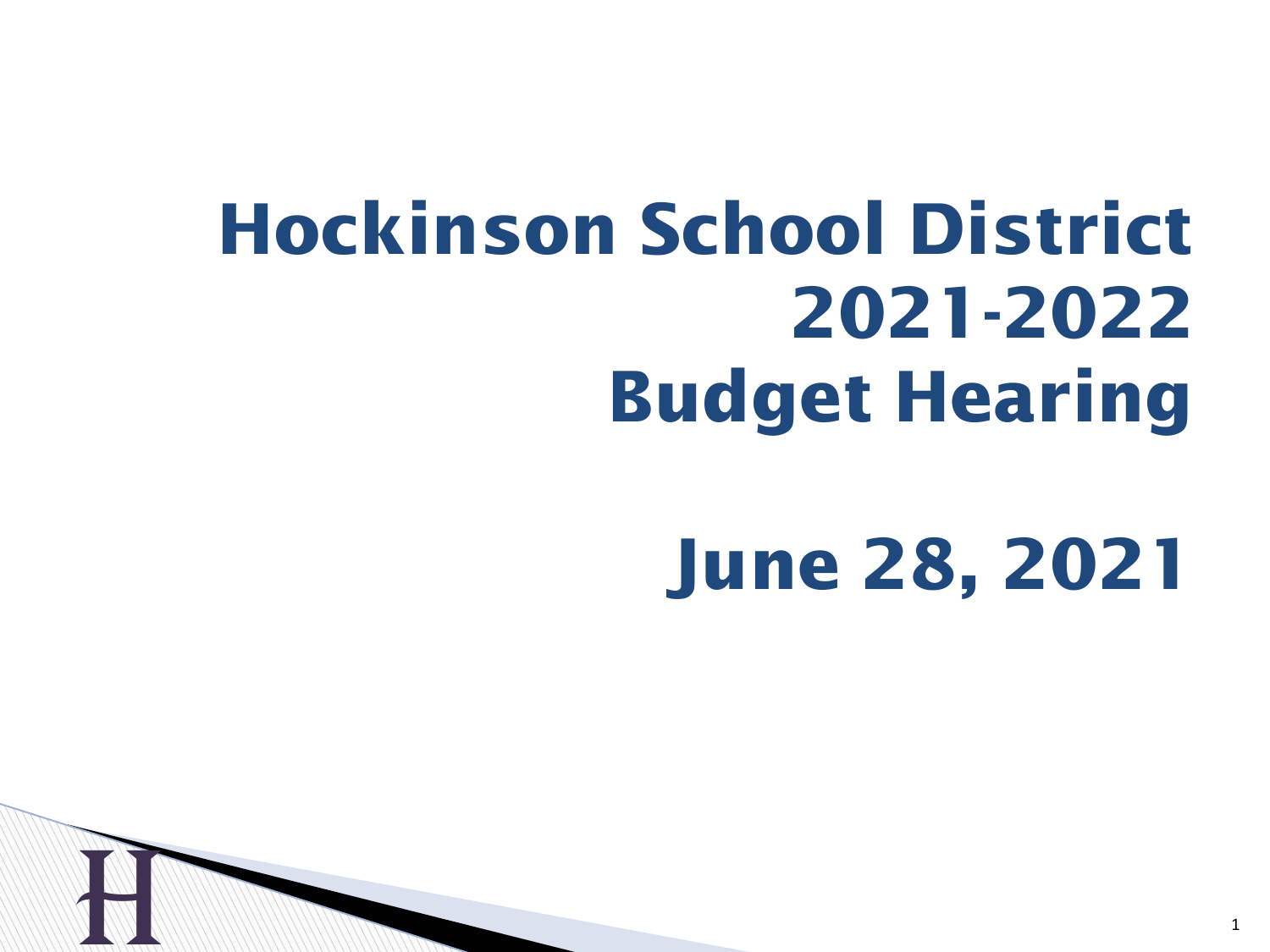# **Budget Impacts**

- $\triangleright$  Enrollment projections ○ Enrollment drives funding (\$9,024 per student) ➢ Staffing - Reduction in Force due to loss of enrollment
	- Admin (.7)
	- Cert (7.1)
	- Class (4.56)
- $>$  IPD 2.0%

H

- $\triangleright$  Enrichment levy rollback
- $>$  \$474,247 use of fund balance
- $\triangleright$  ESSER funds used to maintain current staff

IPD - Implicit price deflator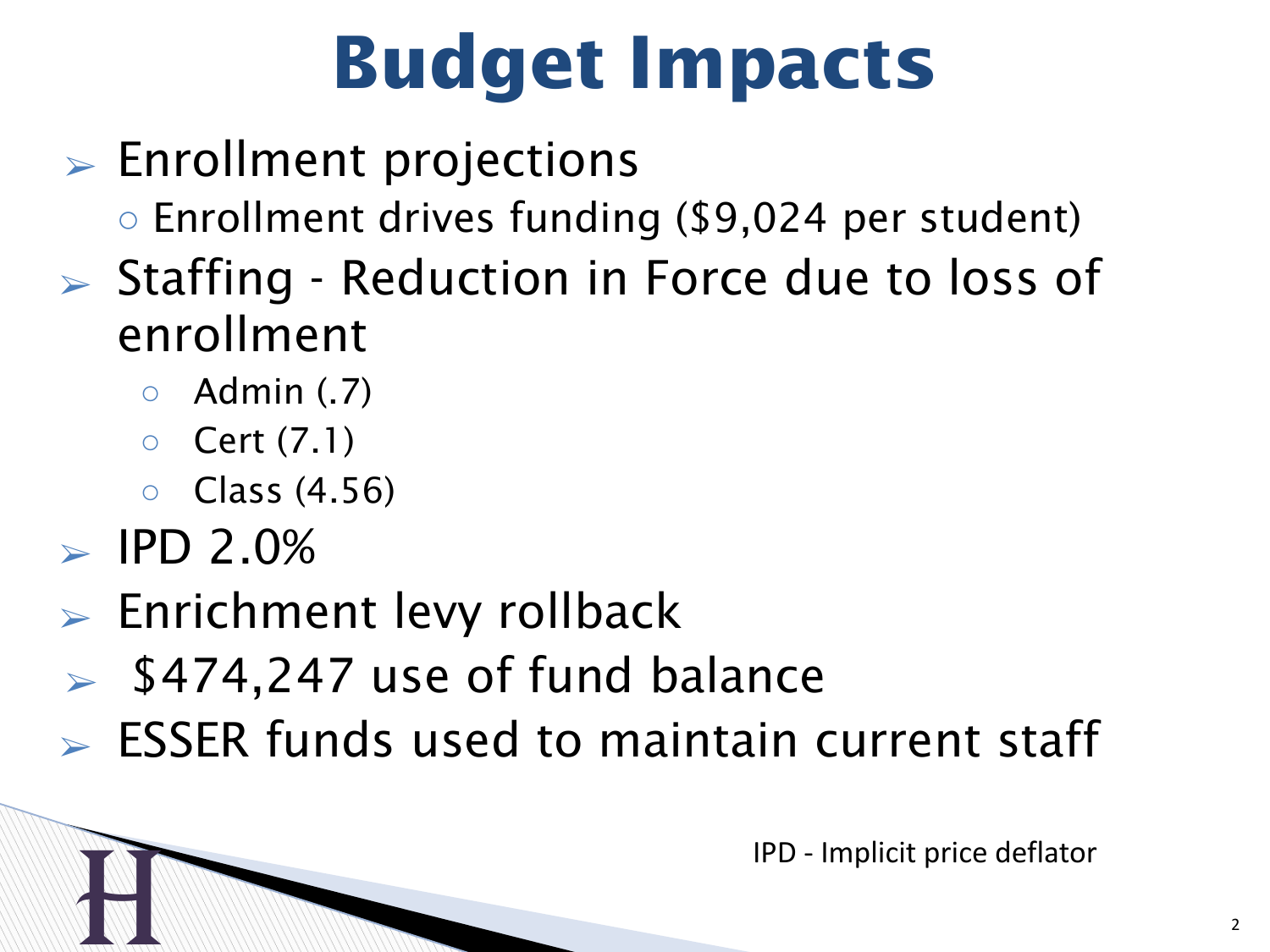# **Budgeting Assumption 2021-2022**

- $\triangleright$  All students from 20-21 school year will return
- ➢ Enrollment roundup
- $\triangleright$  Apportionment, including special purpose funding will be fully funded
- $\triangleright$  Balanced budget where expenditures equal revenue - (fund balance was used to balance 21-22)
- H  $\triangleright$  Fund balance will follow Board policy of 5% committed to FB and 3% Assigned to FB. Additional reserves assigned to carry over and restricted funds for programs will be in addition to this 8%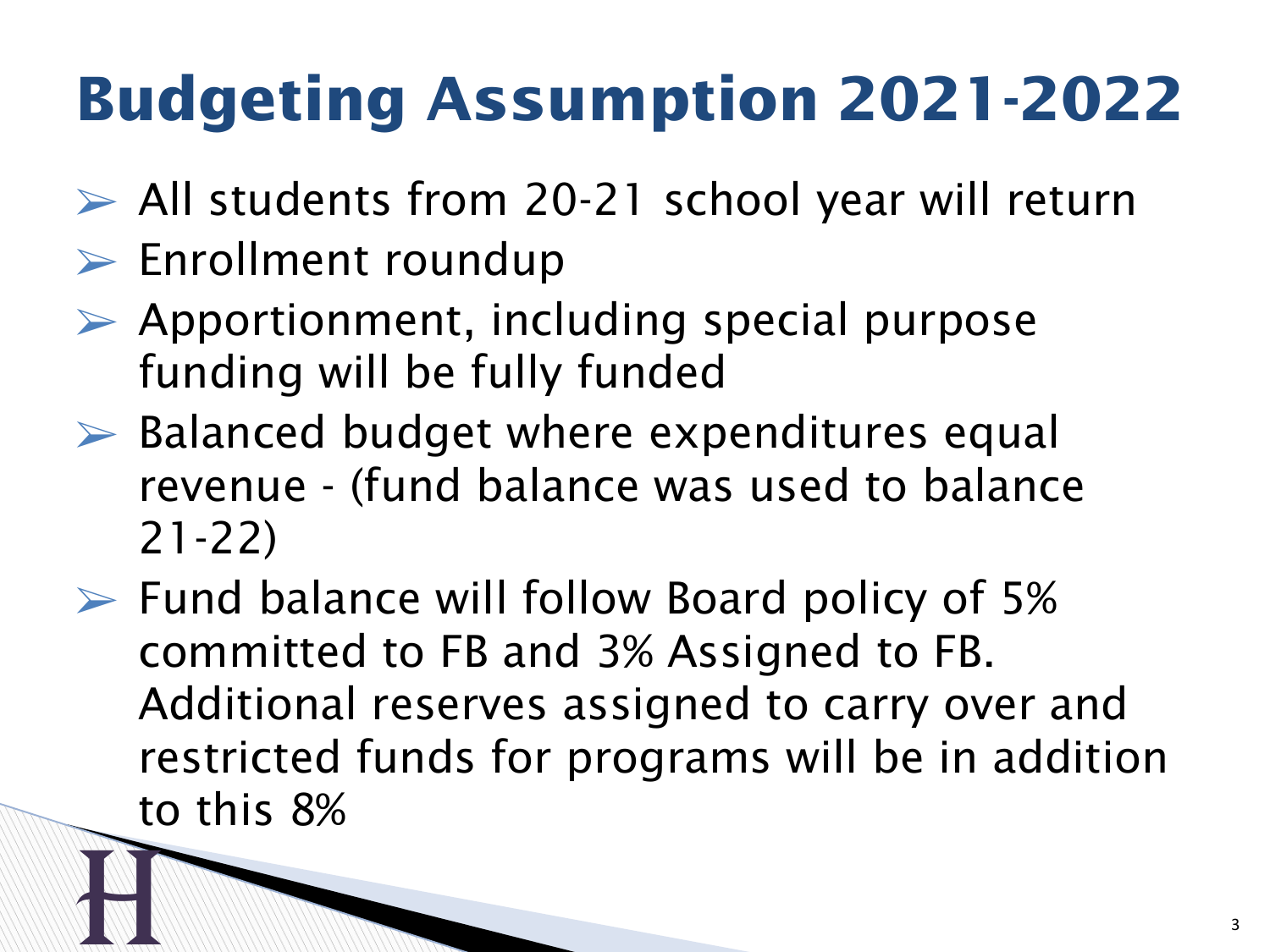# **Enrollment Budget 2021-2022**

| Grade         | 20-21 Budget | 21-22 Budget | 20-21 BUDGET<br>Inc/Dec from | K-5 Class Size |
|---------------|--------------|--------------|------------------------------|----------------|
| TK            |              | 57           | 0                            | 19             |
| K             | 120          | 102          | $-18$                        | 20             |
|               | 138          | 119          | $-19$                        | 20             |
| $\frac{1}{2}$ | 158          | 112          | $-46$                        | 19             |
|               | 138          | 137          | $-1$                         | 23             |
|               | 172          | 129          | $-43$                        | 23             |
| $\frac{4}{5}$ | 151          | 143          | $-8$                         | 26             |
|               | 171          | 141          | $-30$                        |                |
| 7             | 170          | 154          | $-16$                        |                |
| o<br>Po       | 168          | 169          | $\mathbf{1}$                 |                |
|               | 178          | 163          | $-15$                        |                |
| 10            | 174          | 168          | $-6$                         |                |
| 11            | 128          | 138          | 10                           |                |
| 12            | 98           | 101          | 3                            |                |
| <b>TOTAL</b>  | 1,964        | 1,833        | (188)                        |                |

H

| <b>ENROLLMENT BY BUILDING</b> |       |       |        |
|-------------------------------|-------|-------|--------|
| <b>ELEMENTARY K-5</b>         | 877   | 799   | $-135$ |
| MIDDLE 6-8                    | 509   | 464   |        |
| <b>HIGH 9-12</b>              | 578   | 570   |        |
| <b>TOTAL</b>                  | 1,964 | 1,833 | (188)  |

(FTE – full time equivalent)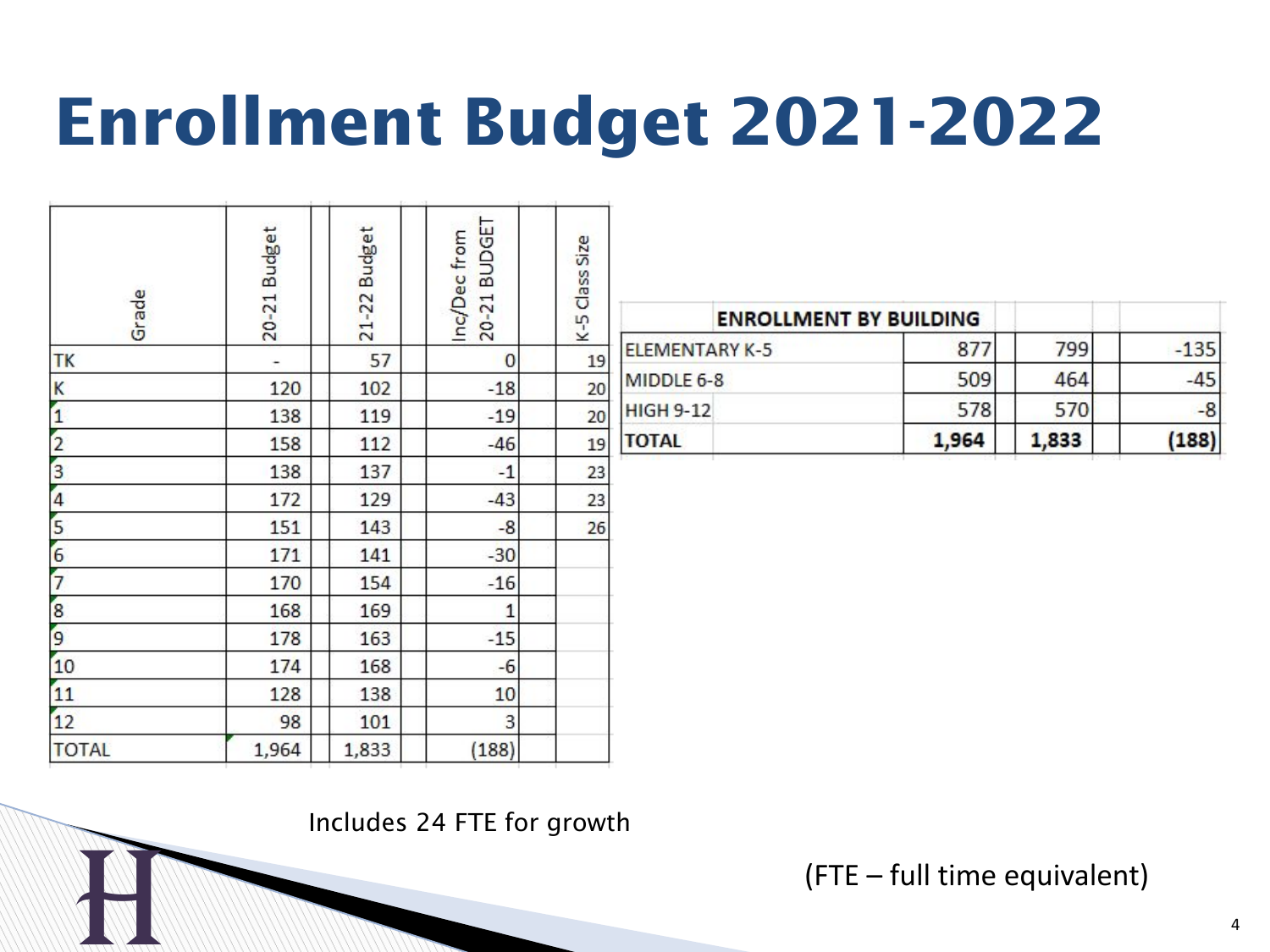#### **Staffing units for Basic Ed, CTE and District wide for 2021-2022 (not SPED, LAP, Bilingual, HiCap, Community Ed or Federal Programs)**

| <b>Staff FTE</b>                                                         | <b>Budgeted</b> | Prototypical<br>funding<br>formula | <b>Above/Below</b><br><b>Prototypical</b><br>funding<br>formula |
|--------------------------------------------------------------------------|-----------------|------------------------------------|-----------------------------------------------------------------|
| $CIS - Teachers/Specialist$                                              | 95.93           | 99.57                              | (3.64)                                                          |
| CLS - Classified                                                         | 37.95           | 31.95                              | 6.0                                                             |
| $CAS - Principles &$<br>Superintendent, Director of<br>Teaching/Learning | 6.6             | 7.53                               | (.93)                                                           |

H

FTE = Full time equivalent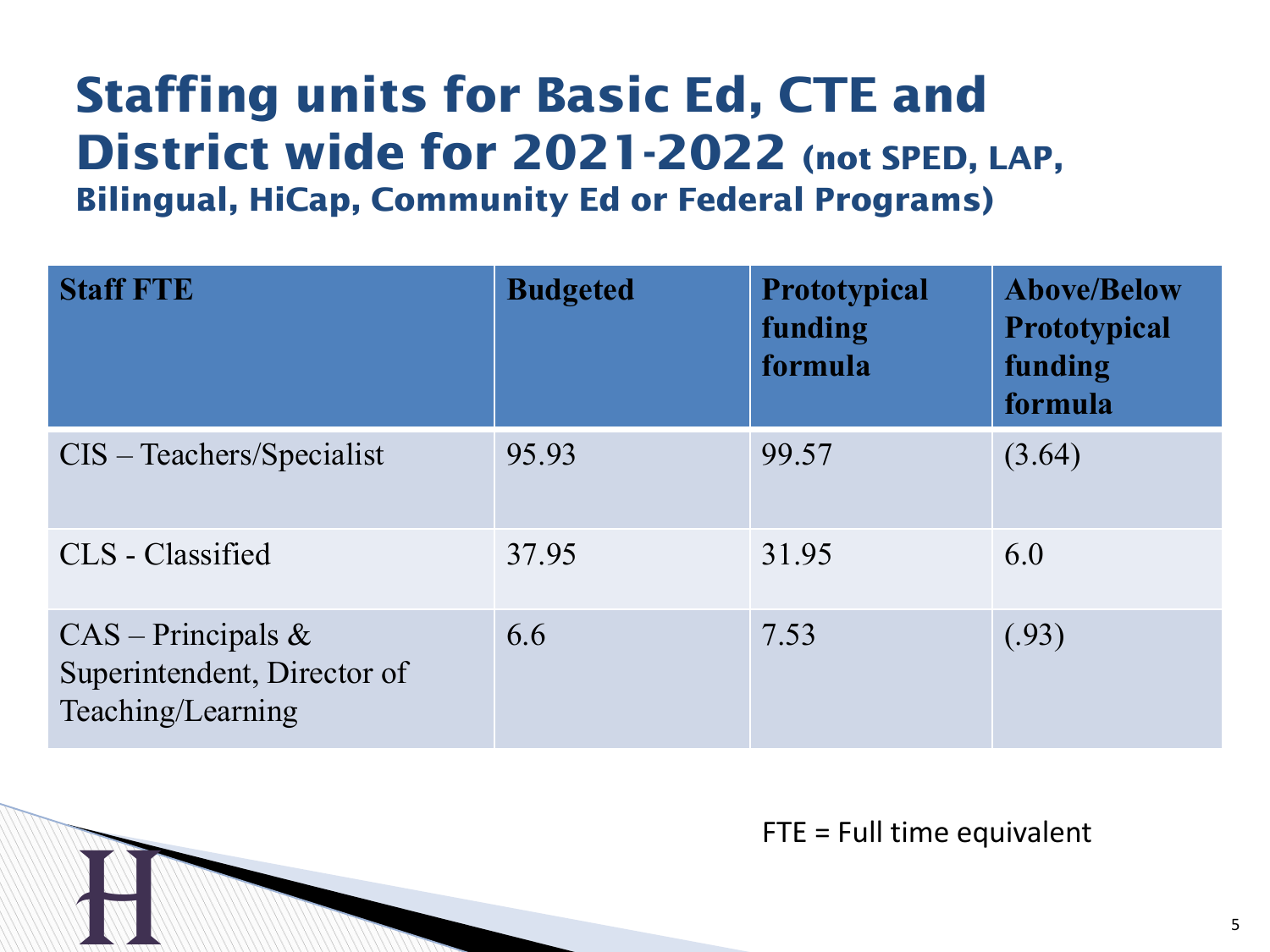# **Revenue Changes for 2021-2022**

| Revenue                      | 20-21 Budget  |   | 21-22 Budget  | Variance |                  | % of Budget |  |
|------------------------------|---------------|---|---------------|----------|------------------|-------------|--|
| Taxes                        | 2,678,007.00  | S | 2,918,925.00  | S        | 240,918.00       | 11%         |  |
| Local                        | 876,541.00    |   | 515,600.00    |          | (360, 941.00)    | 2%          |  |
| State General                | 18,849,375.00 | S | 17,692,975.00 | S        | (1, 156, 400.00) | 64%         |  |
| <b>State Special Purpose</b> | 4,270,520.00  |   | 4,187,660.00  |          | (82, 860.00)     | 15%         |  |
| Federal                      | 668,460.00    | S | 2,217,595.00  | S        | 1,549,135.00     | 8%          |  |
| Total                        | 27,342,903.00 | S | 27,532,755.00 |          | 189,852.00       | 100%        |  |
| % of Increase in Revenue     |               |   |               |          | 1%               |             |  |
|                              |               |   |               |          |                  |             |  |

Taxes: School Programs and Operations Levy Local: Food Service, Community Ed, Athletic Fees, Donations State General: Apportionment, some SPED, Local Effort Assistance (LEA), CTE State Special Purpose: SPED, Transportation, Bilingual, HiCap, LAP Federal: Title 1, Title 2, Food Service, SPED

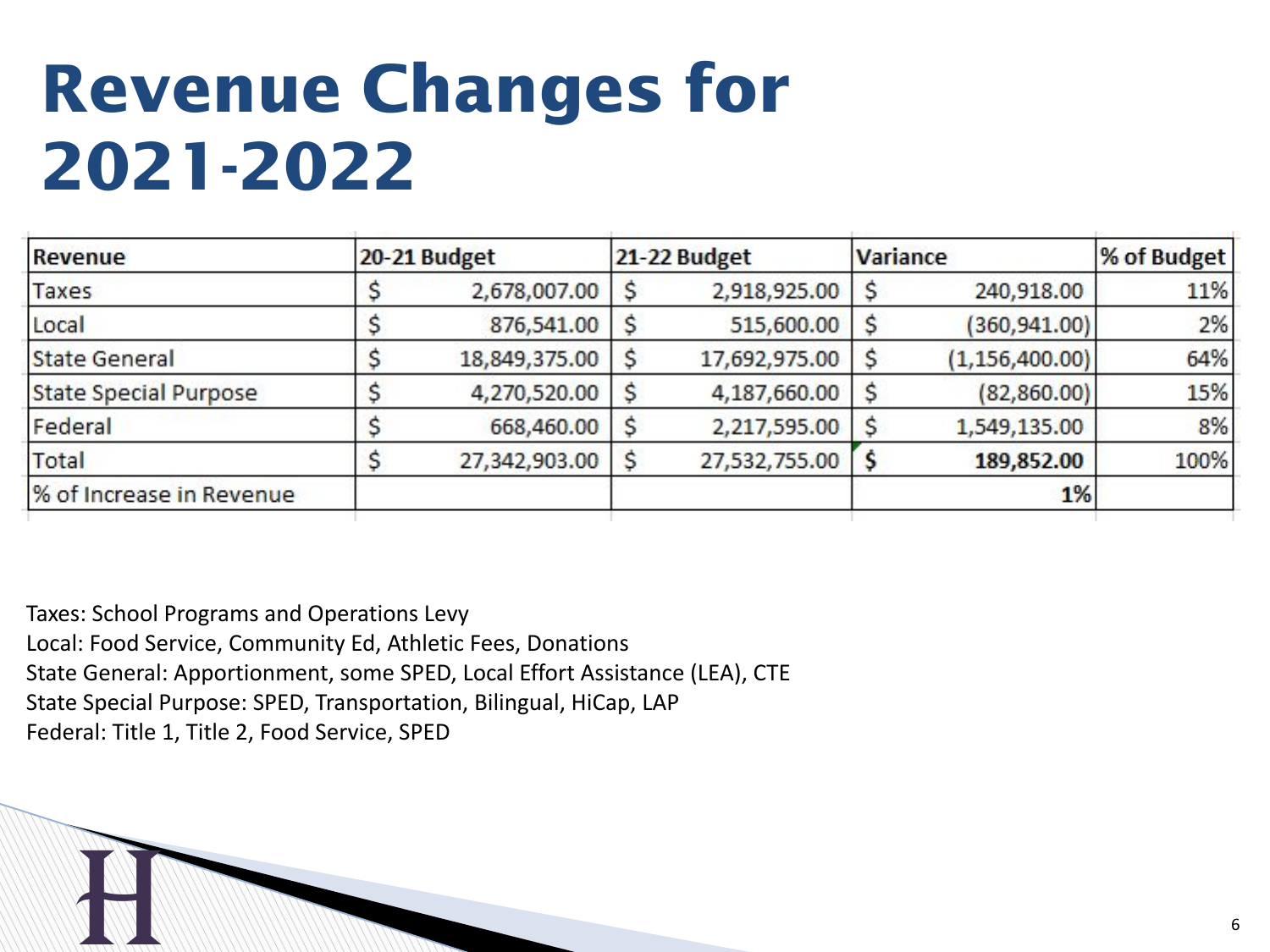#### **Sources of Revenue Funding 2021-2022**

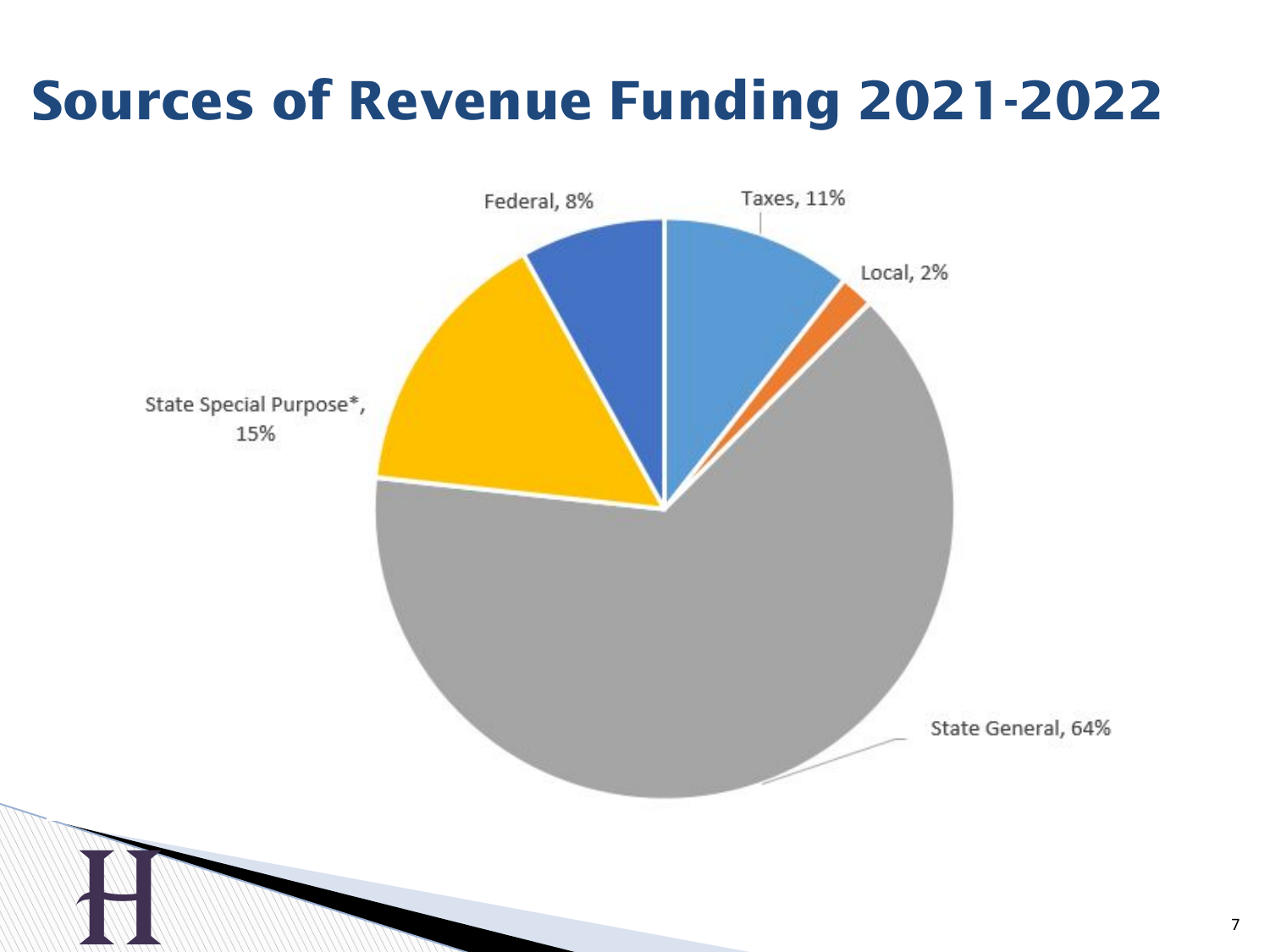# **Expenditure Changes for 2021-2022**

| <b>Expenditures</b>                 |    | 20-21 Budget  |    | 21-22 Budget  | Variance |               | % of Budget |
|-------------------------------------|----|---------------|----|---------------|----------|---------------|-------------|
| <b>Regular Instruction</b>          |    | 16,468,671.00 | S  | 15,636,168.00 | Ş        | (832, 503.00) | 56%         |
| <b>Federal Special Purpose</b>      |    |               |    | 707,947.00    |          |               | 3%          |
| Special Education                   | S  | 3,117,795.00  | \$ | 3,302,458.00  | \$       | 184,663.00    | 12%         |
| <b>Vocational Education</b>         | \$ | 528,230.00    | S  | 538,064.00    | \$       | 9,834.00      | 2%          |
| Compensatory Education*             |    | 1,065,882.00  | S  | 1,447,244.00  | \$       | 381,362.00    | 5%          |
| <b>Other Instructional Programs</b> | \$ | 53,788.00     | \$ | 50,506.00     | \$       | (3, 282.00)   | 0%          |
| <b>Community Servicers</b>          |    | 194,892.00    | \$ | 216,001.00    | \$       | 21,109.00     | 1%          |
| <b>Support Services</b>             | Ş  | 5,886,941.00  | \$ | 6,108,614.00  | \$       | 221,673.00    | 22%         |
| Transfer to Debt Service Fund       | \$ | 26,700.00     |    |               |          | (26,700.00)   | 0%          |
| Total                               | Ş  | 27,342,899.00 | \$ | 28,007,002.00 | S        | 664,103.00    | 100%        |
| % of Increase in Revenue            |    |               |    |               |          | 2%            |             |

Regular Instruction: Basic Education - Teaching/Learning, Instructional Technology, Curriculum

Special Education: All SPED programs

Vocational Education: CTE programs at HS and MS

Compensatory Education: Title 1 & 2, LAP, Bilingual

Other Instruction: Highly Capable

Community Services: After School Adventures, Preschool, Community Education

H Support Services: District wide – Grounds, Custodians, Maintenance, Central Office, Food Services, Transportation, Technology operations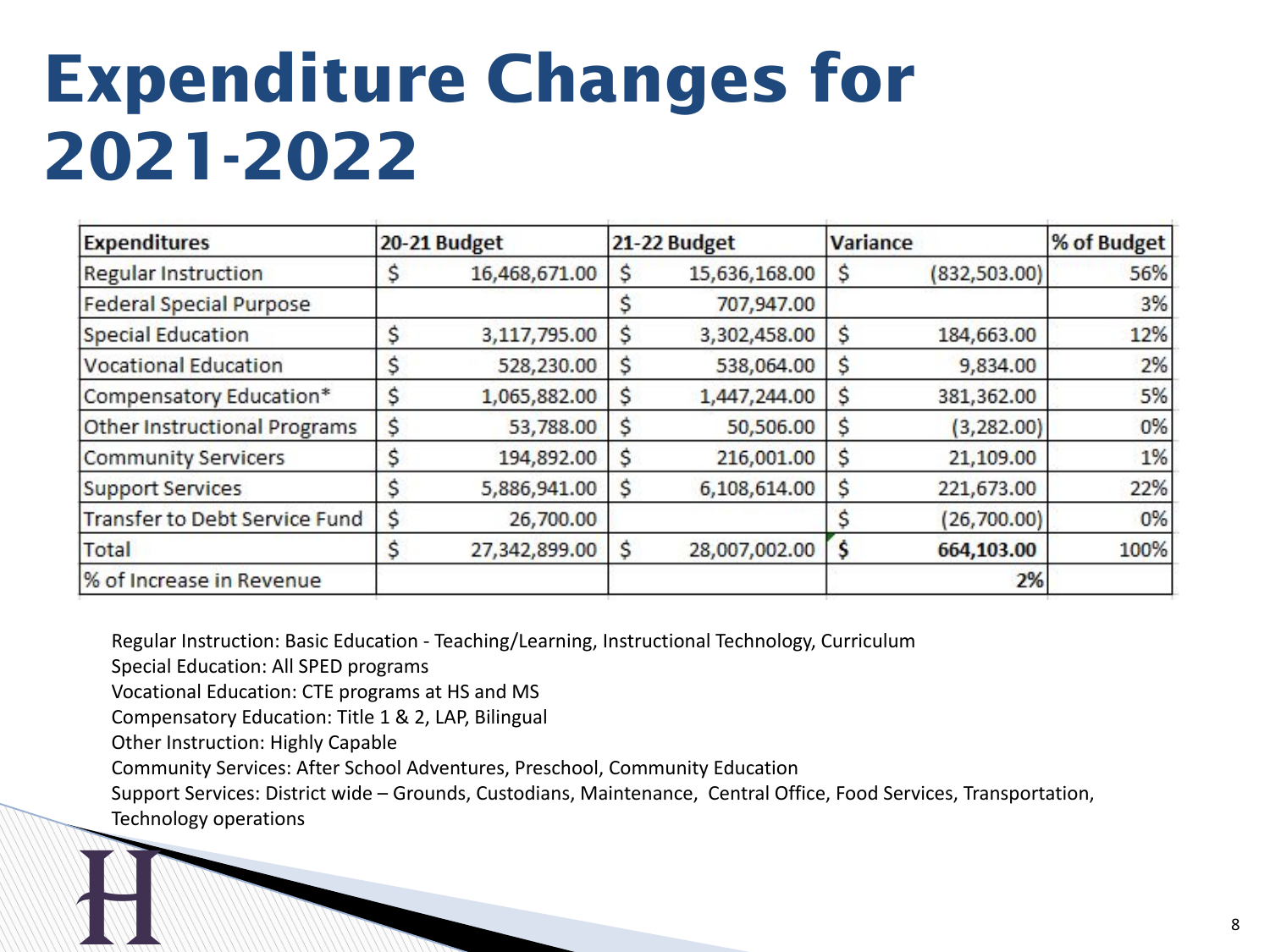#### **Expenditures by Program 2021-2022**

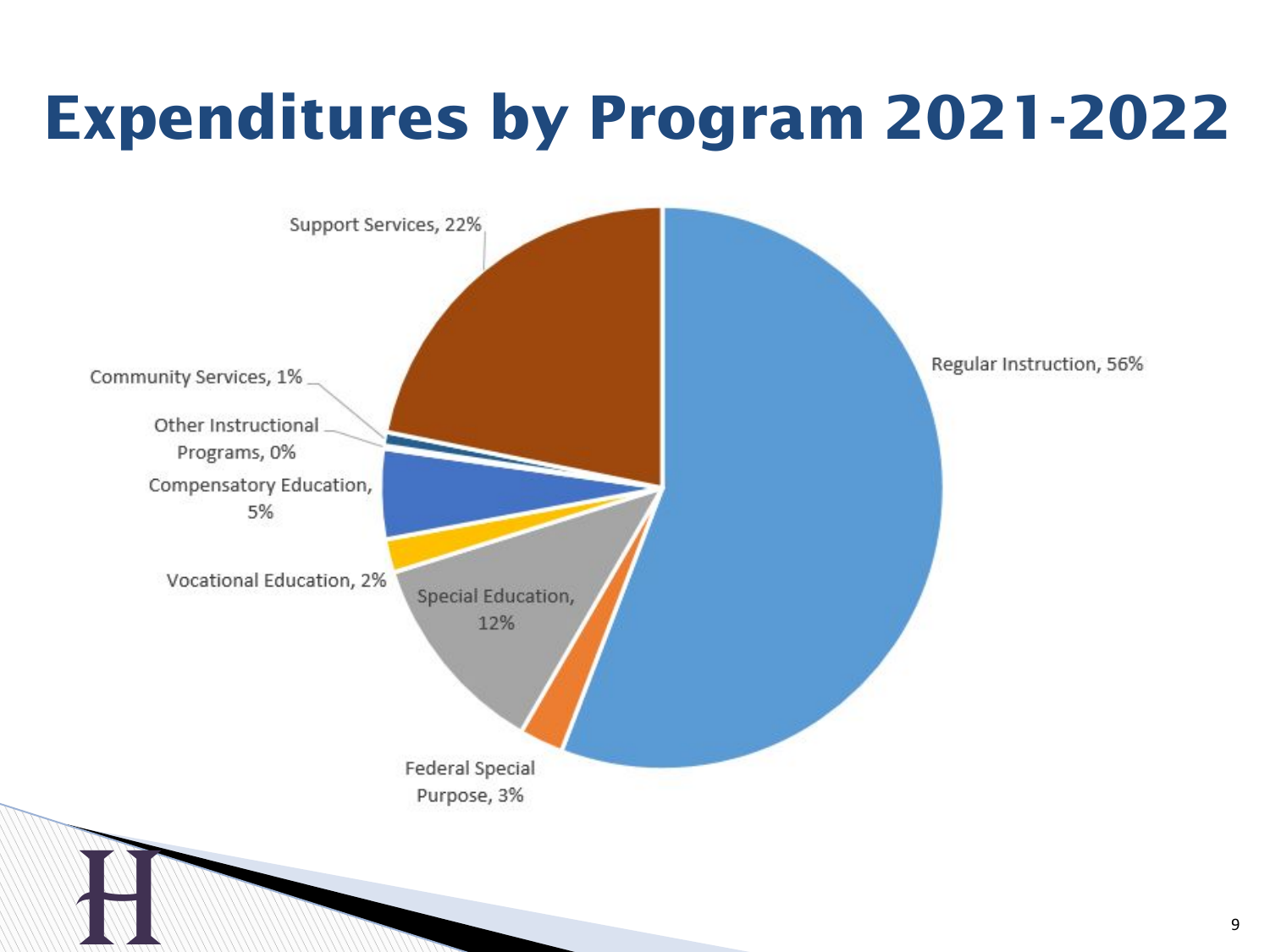# **Expenditures by Object 2021-2022**

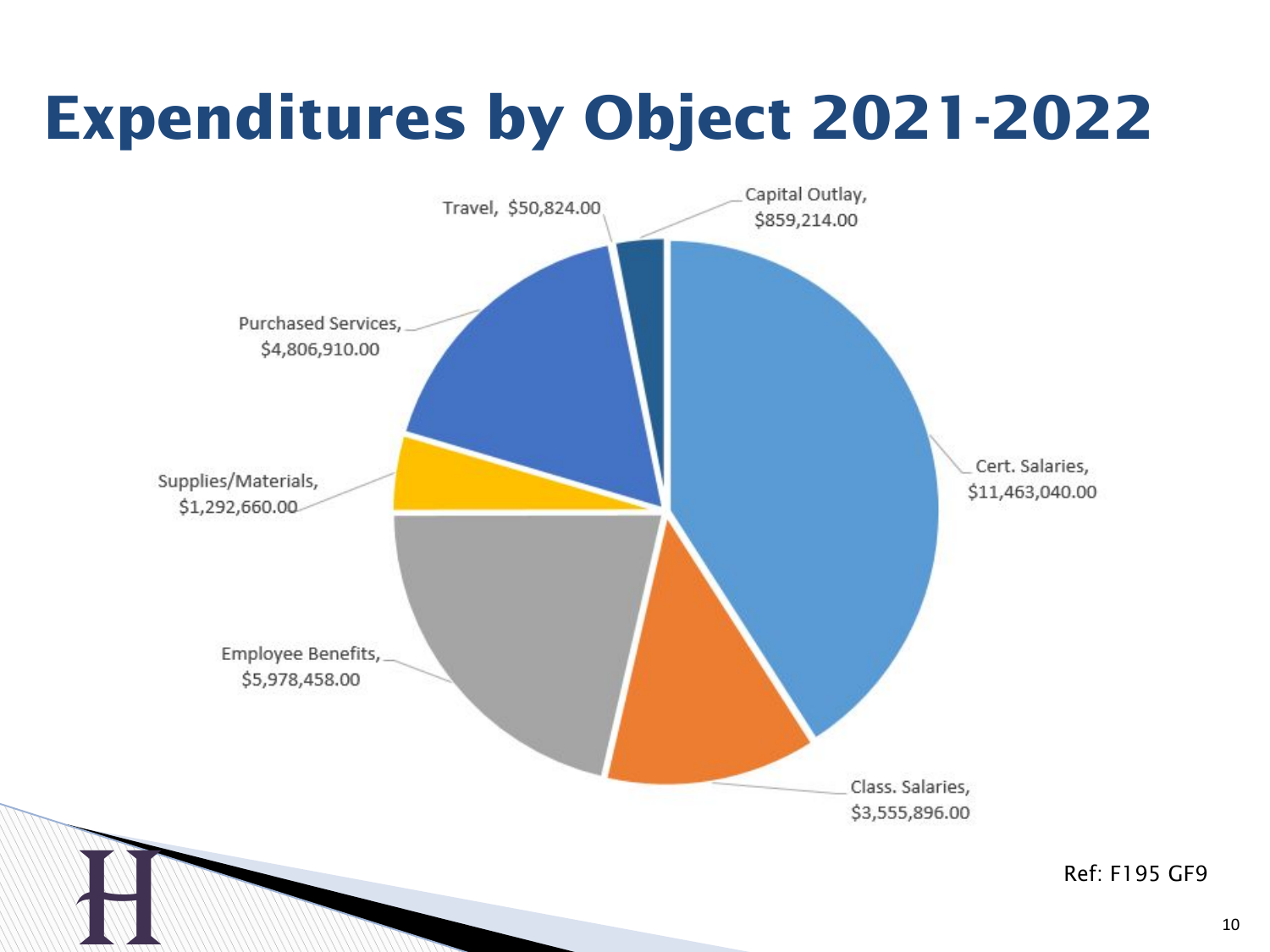#### **Expenditures by Activity 2021-2022**

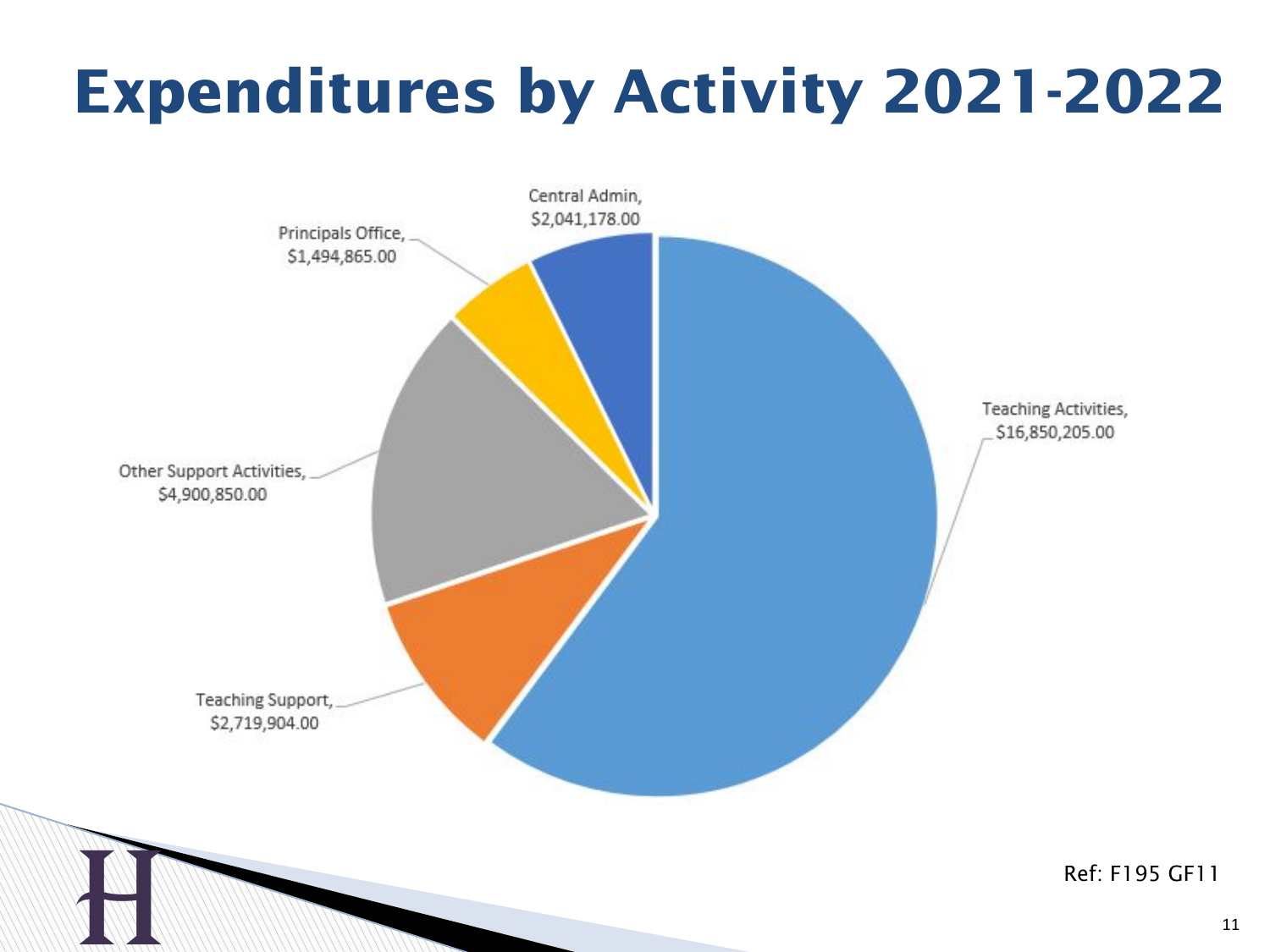# **Maintenance Supplies and Operations Costs (MSOC) funding - disclosure required**

| <b>MSOC Basic Ed and Lab Science</b>                         |             |
|--------------------------------------------------------------|-------------|
| <b>Total MSOC Allocation</b>                                 | \$2,490,362 |
| <b>Total Budgeted MSOC Expenditures (Non</b><br>categorical) | \$3,505,956 |
| Difference $-$ Expenditures $>$ Allocation                   | (1,015,594) |

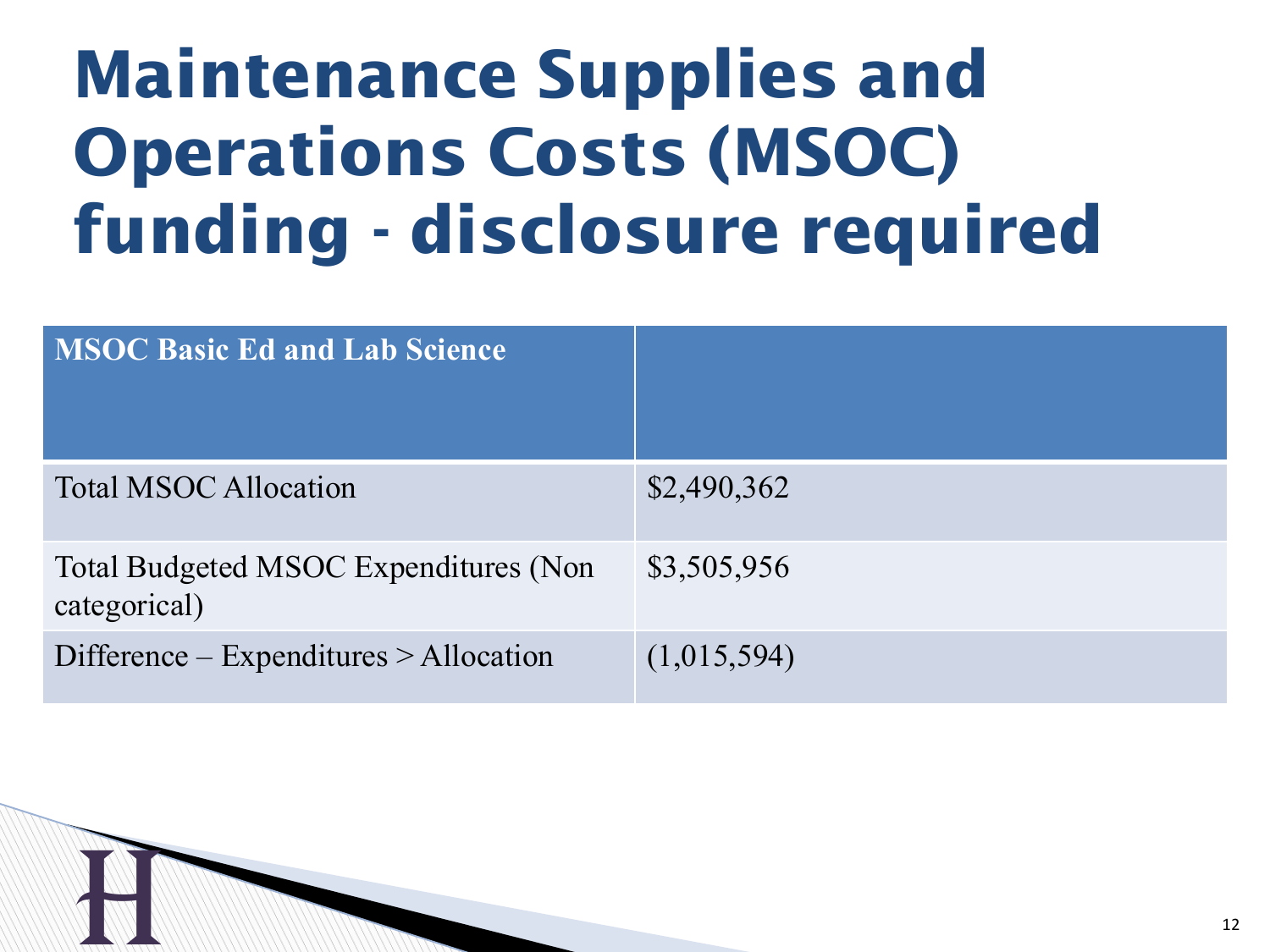#### **General Fund Balance Categories**

- ➢ **Minimum Fund Balance Per Policy 5%**: Operational cash flow for expenditure commitments and timing of levy revenues, and protection against unforeseen circumstances.
- ➢ **Assigned to other Purpose Per Policy 3%:** Set aside for items such as future textbook adoptions, maintenance and technology as needed.
- ➢ **Assigned for Other Purpose:** Roll over of enhancement funds, building budgets, and other departments that have not spent allocations for year. Also economic stabilization and litigation.
- ➢ **Restricted:** Revenue received but not spent in the current year that must be spent on a categorical program.

H

➢ **Non spendable (Prepaid Expenses):** When we pre-pay in the current year for next years expense we are required to reserve those funds. Examples are risk insurance policy, chromebooks, and text books for the next year.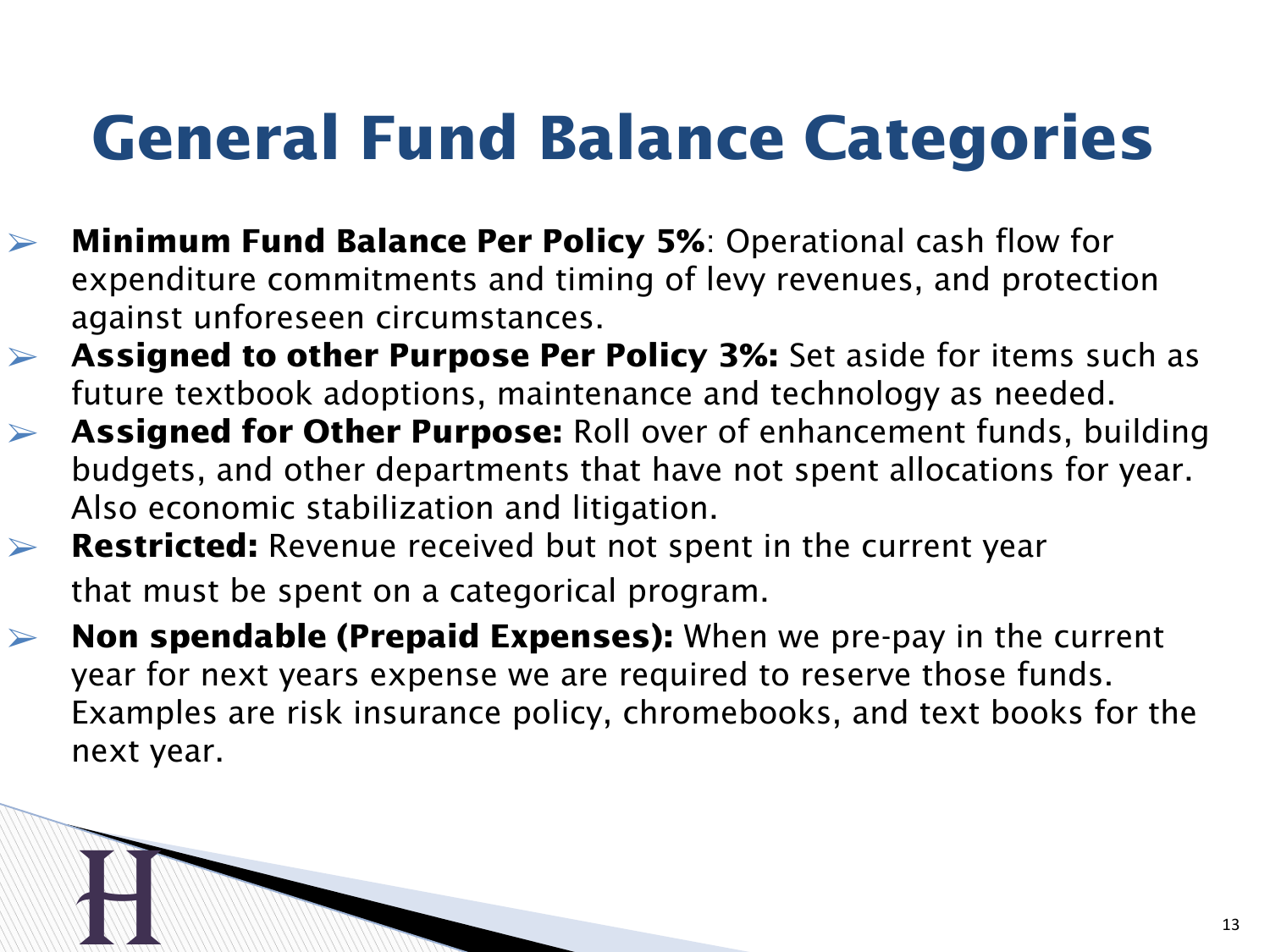# **Projecting fund balance challenges**

- ➢ Beginning to see a reverse of the decline in payments to vendors. Payments returning to pre-pandemic.
- $\triangleright$  June 17<sup>th</sup> preliminary SPED safety net award funding down \$93,785 over budgeted revenue
- $\triangleright$  Final enrollment stabilization payment to be adjusted with final AAFTE in August
- $\triangleright$  Increased and unbudgeted costs to repair district facilities

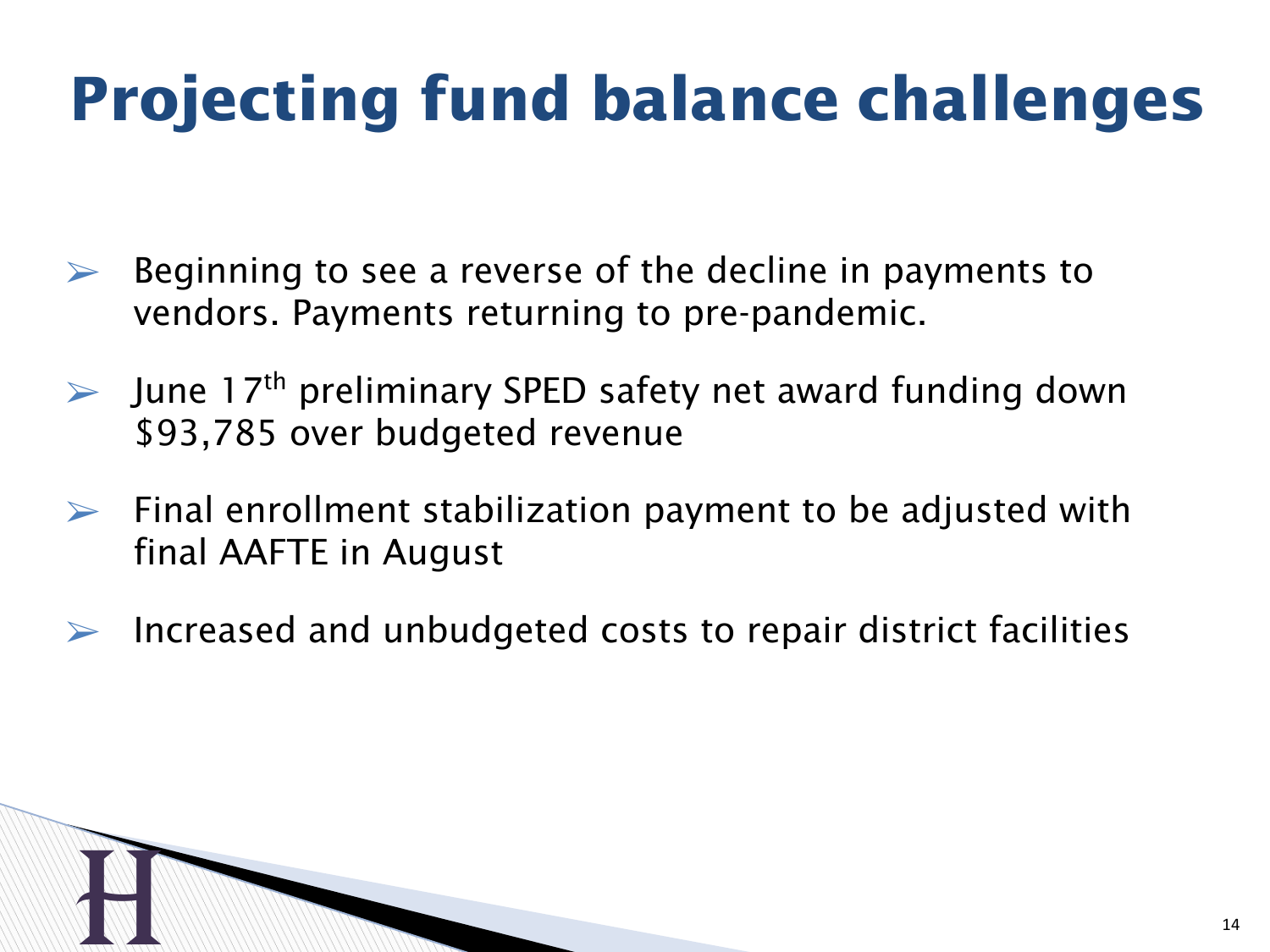# **General Fund Balance** projection ending 2020-2021

| 2020-2021                           | Actual FB - Beginning Project FB - Ending Change in FB |                               |              | $ Proj$ FB - Ending % |
|-------------------------------------|--------------------------------------------------------|-------------------------------|--------------|-----------------------|
| Non - Spendable - Prepaid Restrited | $575,000.00$ \$                                        | $225,000.00$ \$               | (350,000.00) | $1\%$                 |
| Minimun Fund Balance per Policy 5%  | 1,287,500.00                                           | 2,304,955.00   \$1,017,455.00 |              | 8%                    |
| Assigned per Policy 3%              | 819,485.00                                             | 819,485.00                    |              | 3%                    |
| Assigned to Building/Programs       | 268,015.00                                             | 440,560.00                    | 172,545.00   | 2%                    |
| General Fund Ending Fund Balance    | 2,950,000.00                                           | 3,790,000.00                  | 840,000.00   | 14%                   |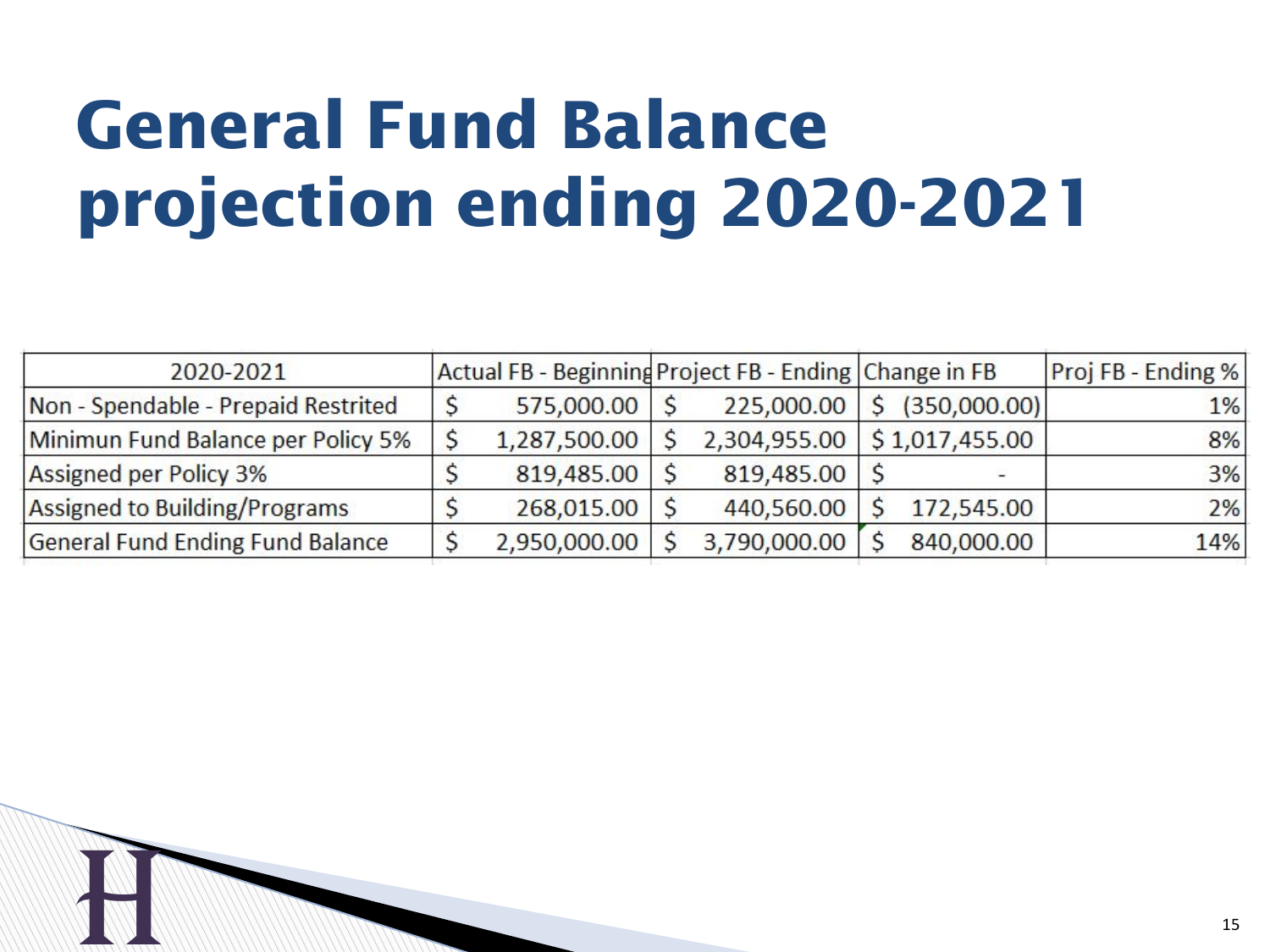# **General Fund Balance 2021-2022**

H

| Beginning Fund Balance, September 1, 2021 | 3,790,000.00    |
|-------------------------------------------|-----------------|
| Revenues                                  | \$27,532,755.00 |
| <b>Expenditures</b>                       | 28,007,002.00   |
| Ending Fund Balance, August 31, 2022      | 3,315,753.00    |

| Non-Spendale Prepaid               |         | 225,000.00   | $1\%$ |
|------------------------------------|---------|--------------|-------|
| Minimum Fund Balance Per Policy 5% | $\zeta$ | 2,034,174.00 | 7%    |
| Assigned Per Policy 3%             |         | 840,210.00   | 3%    |
| Assigned to Building/Program       |         | 216,369.00   | $1\%$ |
| General Fund Ending Fund Balance   |         | 3,315,753.00 | 12%   |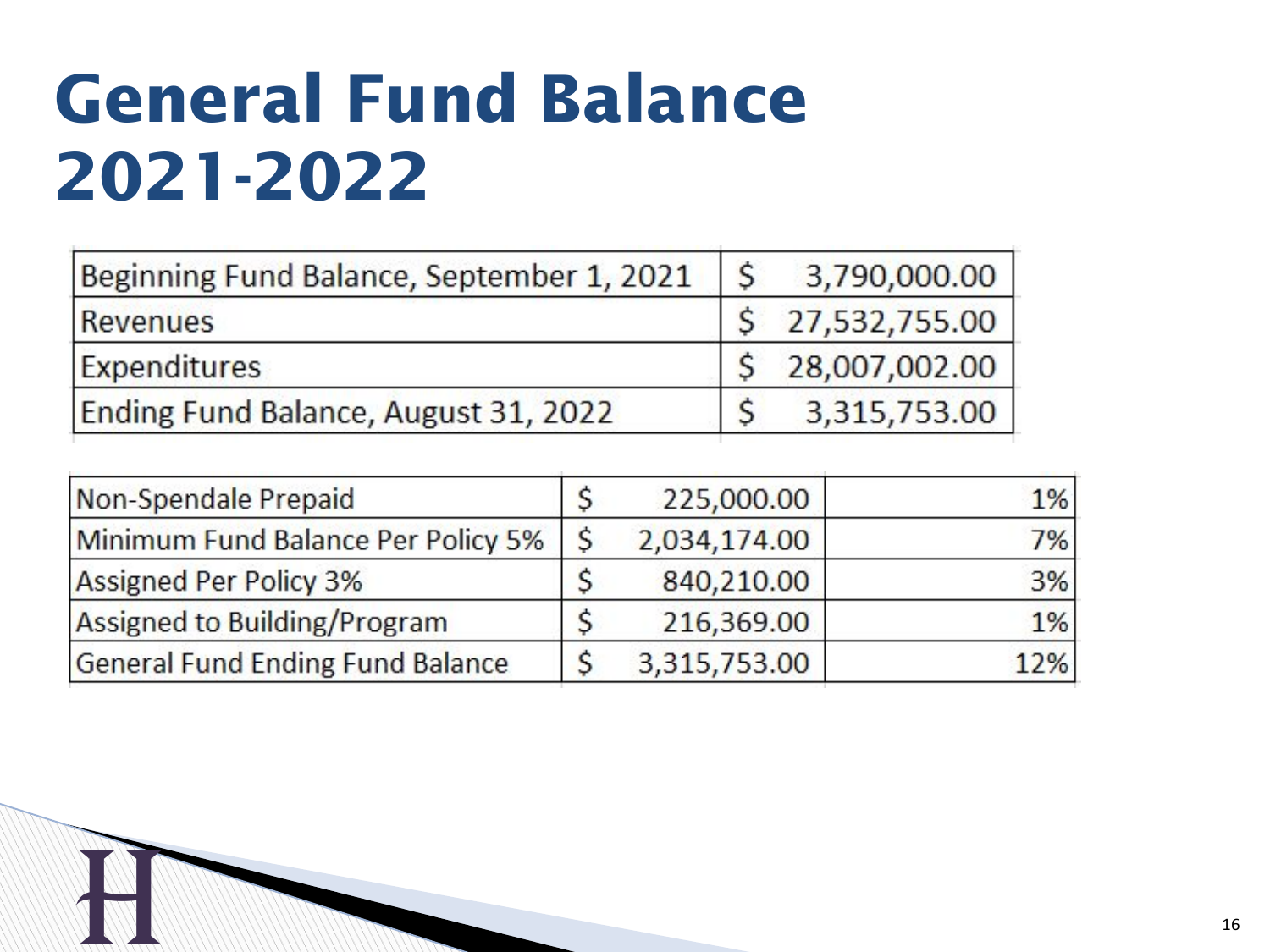# **Other District Funds**

|                                   | <b>Capital Fund</b>           |              | <b>Debt Service Fund</b>      |              | <b>ASB Fund</b>    |                        |
|-----------------------------------|-------------------------------|--------------|-------------------------------|--------------|--------------------|------------------------|
| Beginning Fund Balance, Sept 2021 | \$                            | 1,792,000.00 | \$                            | 1,570,623.00 | \$                 | 130,000.00             |
| <b>Revenues</b>                   | \$                            | 1,038,000.00 | \$                            | 3,449,205.00 | $\mathsf{S}$       | 308,330.00             |
| Expenditures                      | \$                            | 1,725,000.00 | \$                            | 3,294,725.00 | $\mathsf{\hat{S}}$ | 319,873.00             |
| <b>Transfer Out</b>               |                               |              | \$                            | 30,000.00    |                    |                        |
| Ending Fund Balance, August 2022  | \$                            | 1,105,000.00 | $\varsigma$                   | 1,695,103.00 | \$                 | 118,457.00             |
|                                   | Capital Projects/Major        |              |                               |              | <b>Student</b>     |                        |
| Purpose                           | <b>Facility Improvements</b>  |              | Voted/Non-Voted Debt          |              | Extracurricular    |                        |
|                                   | <b>State Match, Impact</b>    |              |                               |              |                    |                        |
|                                   | Fees, Bonds, Cap Levies,      |              |                               |              |                    |                        |
| <b>Typical Funding Sources</b>    | <b>Approved Transfers</b>     |              | <b>Local Taxes</b>            |              |                    | Fees, Fundraisers      |
|                                   | <b>Construction, Moder</b>    |              |                               |              |                    |                        |
|                                   | Projects, Site Purchs, Site   |              | <b>Principal and interest</b> |              |                    | Sports, Clubs,         |
| <b>Expenditures</b>               | <b>Upgrades</b>               |              | payments                      |              |                    | <b>Field Trips</b>     |
|                                   |                               |              |                               |              |                    | <b>Title IX, Costs</b> |
|                                   | <b>Transfers in from Debt</b> |              | Voted Debt Bal 9/1/21         |              | outpace            |                        |
| <b>Comments</b>                   | Service                       |              | \$28,070,000                  |              | revenues           |                        |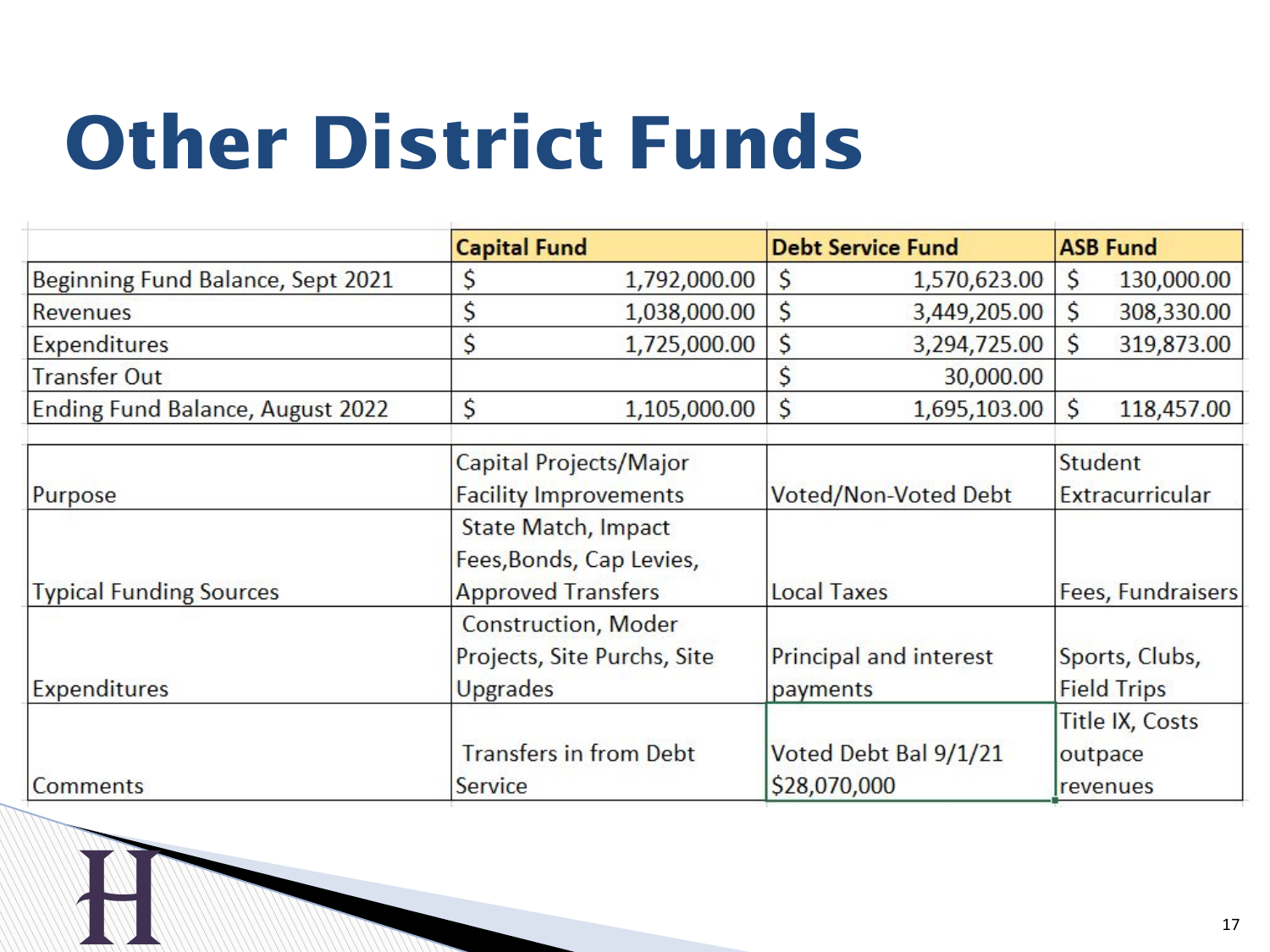# **How does Hockinson spend levy funds for enrichment?**

- $\triangleright$  Transportation
- $\triangleright$  Additional staffing, salaries and benefits above state allocation
	- Extracurricular

H

- Athletics & Academic Activities
- Special education
- Health, safety & security support
- Building and district wide support
- Personal / Sick Days beyond state allocation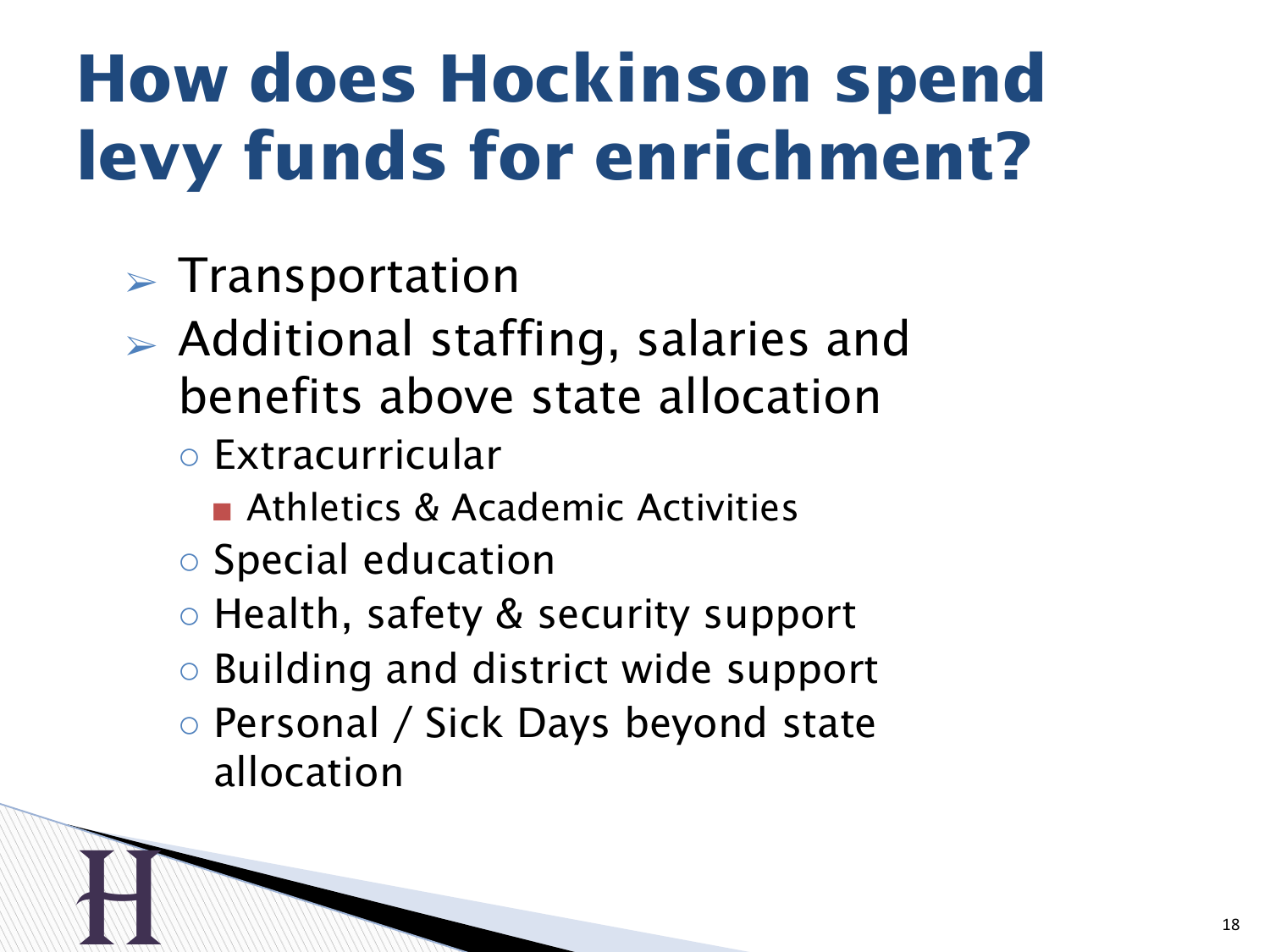# **Clark County School Districts**

|                      |                             | 2021 Certification of Levies |               |        |                         |
|----------------------|-----------------------------|------------------------------|---------------|--------|-------------------------|
| <b>District</b>      | <b>Enrichment Levy Rate</b> | Capital Levy Rate            | Debt Svc Rate | Total  | Highest collection rate |
| Camas                | 2.5                         | 0.274                        | 1.966         | \$4.74 |                         |
| Washougal            | 2.185                       | 0.25                         | 1.854         | \$4.29 |                         |
| LaCenter             | 1.5                         |                              | 2.65          | \$4.15 | з                       |
| Evergreen            | 1.719                       | 0.42                         | 1.763         | \$3.90 | 4                       |
| Green Mtn            | 1.724                       | 1.99                         |               | \$3.71 | 5                       |
| Vancouver            |                             | 0.328                        | 1.37          | \$3.70 | 6                       |
| Hockinson            | 1.502                       |                              | 1.77          | \$3.27 |                         |
| Ridgefield           | 1.501                       |                              | 1.687         | \$3.19 | 8                       |
| <b>Battle Ground</b> | 2.318                       |                              | 0.563         | \$2.88 | 9                       |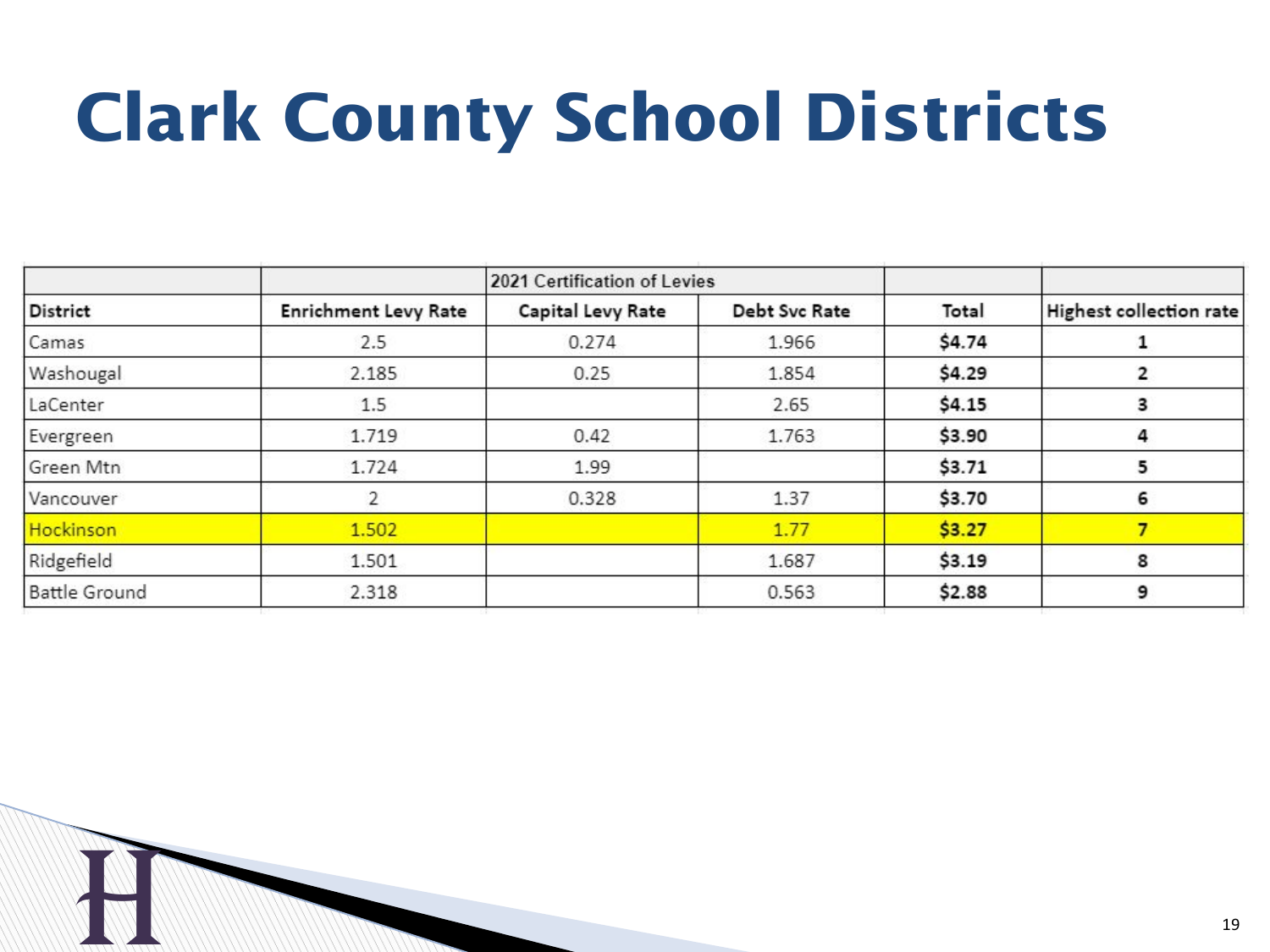### **Four Year Enrollment and Budget Summary**

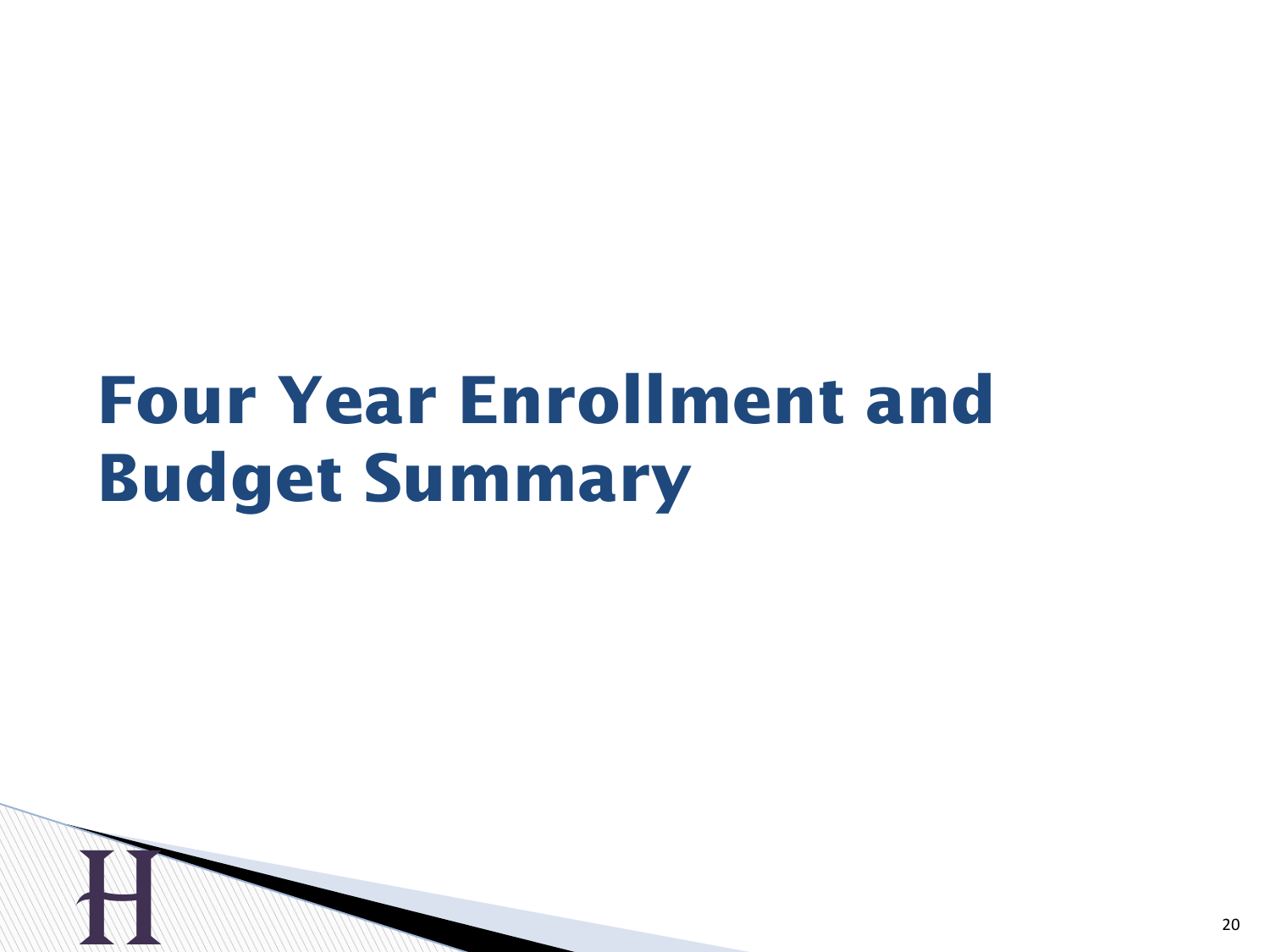# **F195F Assumptions 2022-2023 to 2024-2025**

- $\triangleright$  Enrollment drives funding
	- $\circ$  Conservative approach roll the enrollment and project slight growth and return of students each year from loss due to pandemic
- $\triangleright$  Projected revenue increases:
	- $\circ$  2022-23 1.6%
	- $\circ$  2023-24 1.7%
	- $\circ$  2024-25 1.9%

H

Expenditures balanced with revenue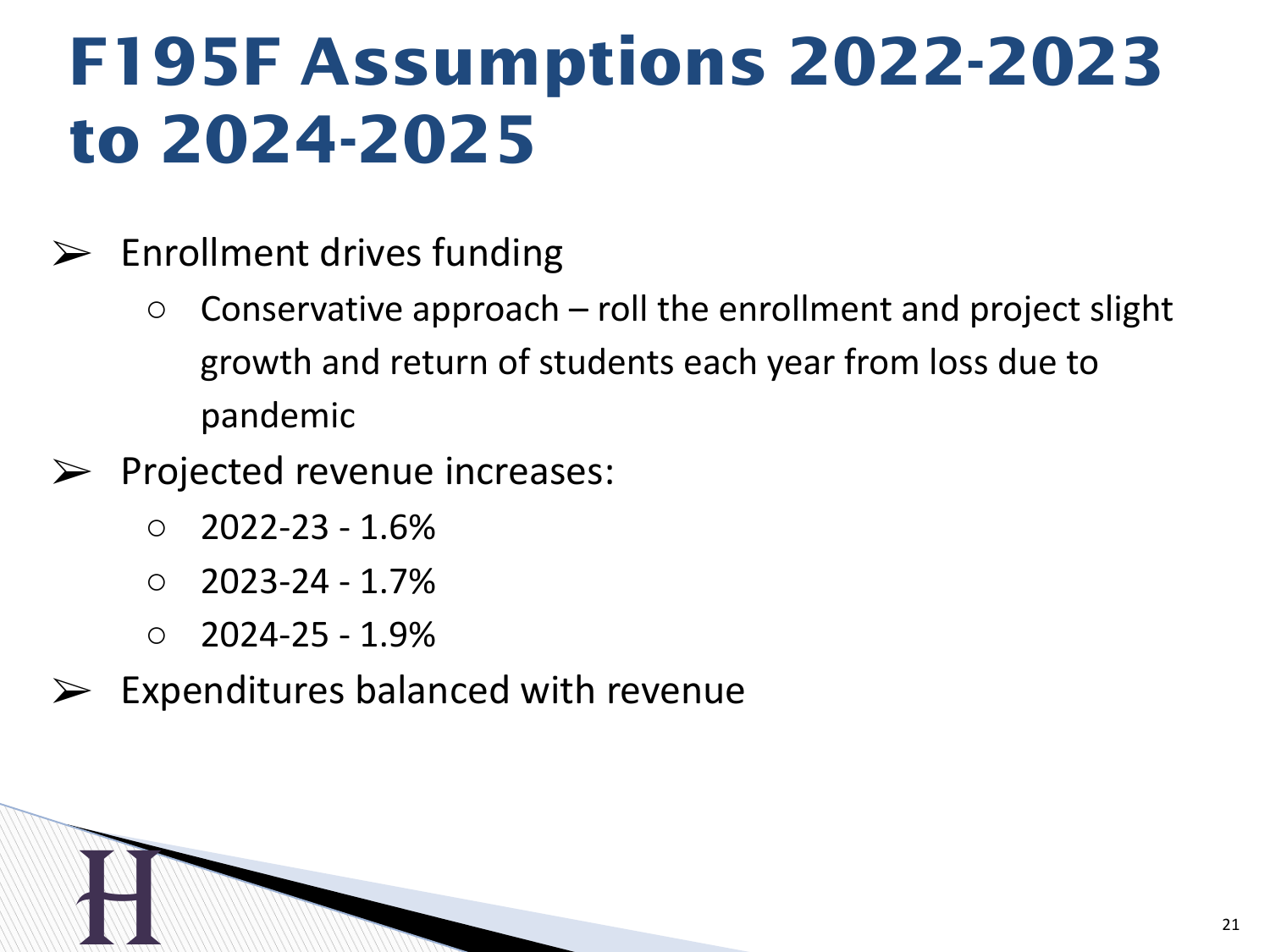# **F195F assumptions 2022-2023 to 2024-2025**

- $\geq$  ASB ○ Roll
- $\triangleright$  Capital Projects
	- Impact fee revenue continues
	- Capacity for repairs from grants
- $\ge$  Debt Service Fund
	- Payment schedules for principal and interest